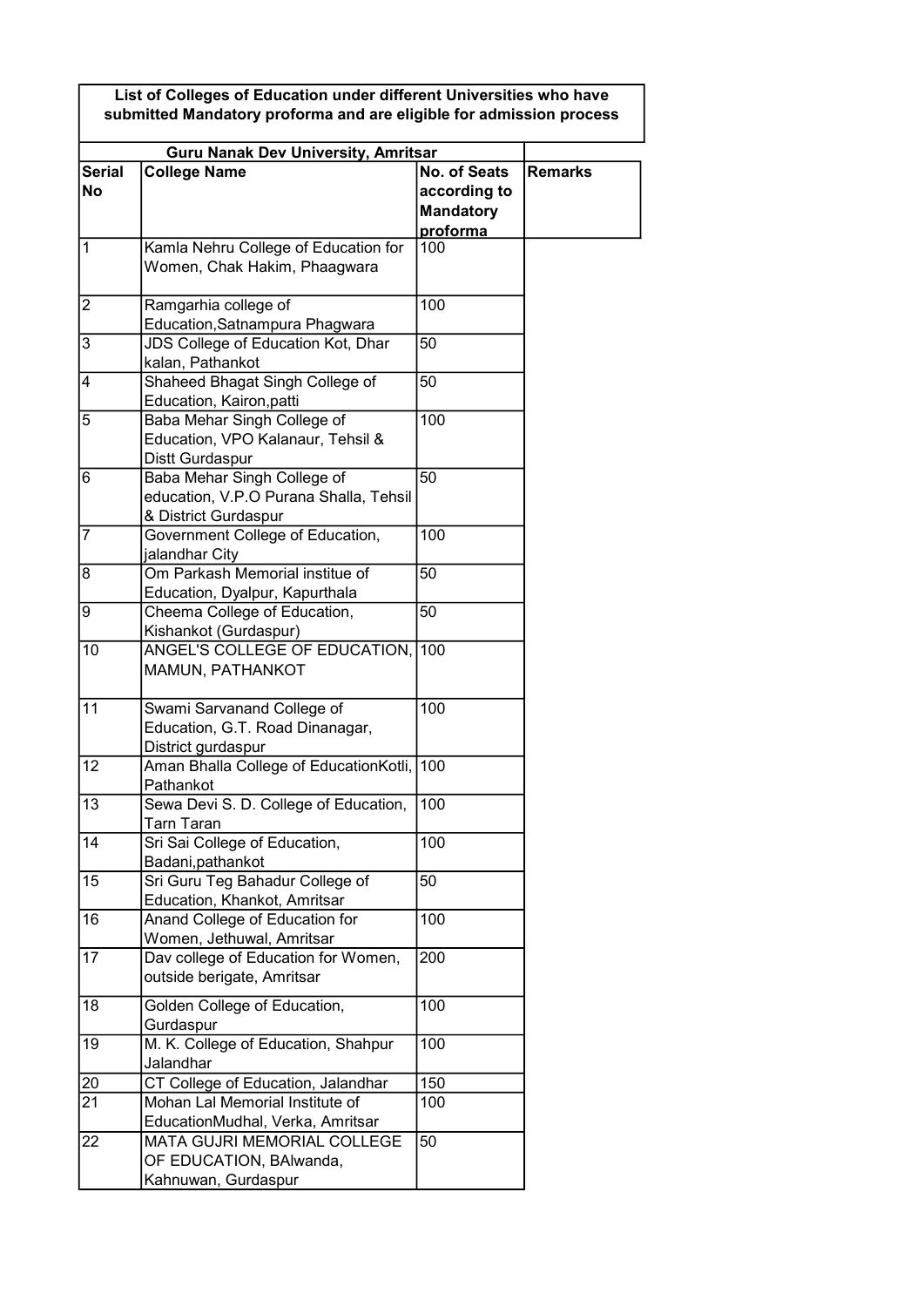| 23 | Tagore College of Education for                                                              | 100 |
|----|----------------------------------------------------------------------------------------------|-----|
|    | women Gurdaspur                                                                              |     |
| 24 | <b>DIPS College of Education, Dhilwan</b>                                                    | 100 |
| 25 | Khalsa College of Education G. T.<br>Road Amritsar                                           | 200 |
| 26 | Pathankot college of Education,<br>Pathankot                                                 | 50  |
| 27 | <b>SANT BABA HAZARA SINGH</b><br>COLLEGE OF EDUCATION, Chhina,<br>Gurdaspur                  | 100 |
| 28 | Sri Guru Angad Dev College of<br>Education, Khadur Sahib (Tarn Taran)                        | 50  |
| 29 | <b>GURU NANAK COLEEGE OF</b><br>EDUCATION FOR WOMEN,<br><b>KAPURTHALA</b>                    | 50  |
| 30 | Kirpal Sagar College of Education,<br><b>SBS Nagar</b>                                       | 50  |
| 31 | SHRI VISHWA MITTER SEKHRI<br>COLEGE OF EDUCATION, BATALA                                     | 100 |
| 32 | Paradise College of Education, Geeta<br>colon, Kala SanghianRoad, Jalandhar                  | 100 |
| 33 | Montgomery Guru Nanak College of<br>Education, Jalandhar                                     | 100 |
| 34 | Khalsa College of Education, Ranjit<br>Avenue, Amritsar                                      | 200 |
| 35 | Lyallpr Khalsa College of Education for<br>Women, jalandhar                                  | 100 |
| 36 | S.M.D.R.S.D. COLLEGE OF<br>EDUCATION, PATHANKOT                                              | 100 |
| 37 | Shivalik College of Education, Vill.<br>Mustafabad Jattan, P.O Babehali,<br>DISST. Gurdaspur | 100 |
| 38 | Innocent Hearts college of Education,<br>Jalandhar                                           | 50  |
| 39 | St. Soldier college of Education,<br>Jalandhar                                               | 200 |
| 40 | AAKARSHAN COLLEGE OF<br>EDUCATION, Pathankot                                                 | 100 |
| 41 | Batala College of Education, Vill.<br>Bullowal, PO. Aliwal, Teh-Batala, Distt.<br><b>GSP</b> | 100 |
| 42 | Sri Guru RamDass College of<br>Education, pandher, Amritsar                                  | 100 |
| 43 | Chacha Satya Pal Tuli College of<br>Education Vill Raipur PO Kathlour<br>(Pathankot)         | 50  |
| 44 | Lilly Swords Methodist College of<br>Education, Batala                                       | 50  |
| 45 | K.C COLLEGE OF EDUCATION,<br><b>NAWANSHAHR</b>                                               | 100 |
| 46 | D.A.N College of Education for women,<br>Nawanshahr                                          | 100 |
| 47 | S.S.S COLLEGE OF EDUCATION<br>HAYATNAGAR GSP.                                                | 100 |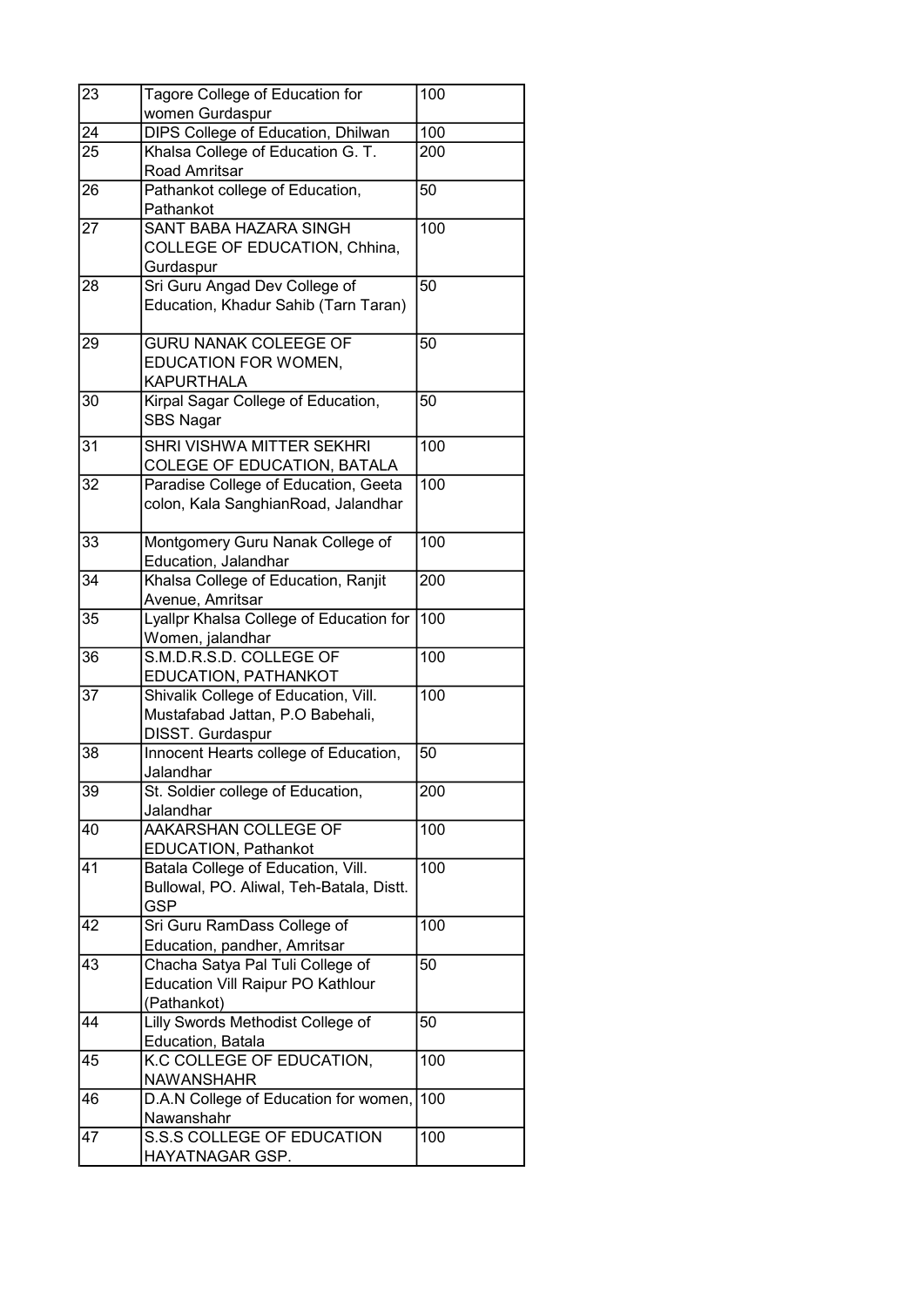| 48 | SIDANA INSTITUTE OF EDUCATION, 100      |     |
|----|-----------------------------------------|-----|
|    | KHAILA KHURD, RAM, TIRATH               |     |
|    | <b>ROAD AMRITSAR</b>                    |     |
| 49 | Sai college of education, Jadla         | 200 |
| 50 | Lord Krishna clg of education,          | 50  |
|    | Sultanpur lodhi                         |     |
|    | Panjab University, Chandigarh           |     |
| 51 | B.C.M College of Education, Ludhiana    | 150 |
|    |                                         |     |
| 52 | MBBG RGC GIRLS COLLEGE OF               | 50  |
|    | EDUCATION, MANSOWAL                     |     |
| 53 | Malwa Central College of Education for  | 250 |
|    | women, Civil Lines, Ludhiana            |     |
| 54 | Partap College of Education, Ludhiana   | 200 |
|    |                                         |     |
| 55 | D.A.V. College of Education,            | 300 |
|    | Hoshiarpur                              |     |
| 56 | Bhutta college of education, Bhutta,    | 100 |
|    | Ludhiana                                |     |
| 57 | Guru Teg Bahadur Khalsa College of      | 100 |
|    | Education, Dasuya                       |     |
| 58 | <b>MAHARISHI DAYANAND COLLEGE</b>       | 100 |
|    | OF EDUCATION, ABOHAR                    |     |
| 59 | DEV SAMAJ COLLEGEV OF                   |     |
|    |                                         | 250 |
|    | EDUCATION FOR WOMEN,                    |     |
|    | <b>FEROZPUR CITY</b>                    |     |
| 60 | JYOTI B.ED COLLEGE, RAMPURA             | 100 |
|    | <b>FAZILKA</b>                          |     |
| 61 | <b>GURU RAM DAS B.ED COLLEGE,</b>       | 200 |
|    | JALALABAD (WEST), DISTT.                |     |
|    | <b>FAZLIKA</b>                          |     |
| 62 | Lala Jagat Naryan Education College     | 100 |
|    | Jalalabad (West), Distt. Fazilka        |     |
| 63 | Nankana Sahib College of Education,     | 50  |
|    | Kot Gangu Rai                           |     |
| 64 | DAV College of Education, Fazilka       | 100 |
| 65 | A.S.College of Education, Kalal- Majra, | 100 |
|    | Khanna                                  |     |
| 66 | Doraha College of Education, Doraha,    | 100 |
|    | Ludhiana                                |     |
| 67 | Babe Ke College of Education,           | 50  |
|    | Daudhar (Moga)                          |     |
| 68 | Tagore College of Education,            | 100 |
|    | Fatehgarh korotana, Jallandhar road,    |     |
|    | Moga                                    |     |
| 69 | SAINT SAHARA COLLEGE OF                 | 100 |
|    | EDUCATION, SRI MUKTSAR SAHIB            |     |
| 70 | J.D. COLLEGE OF EDUCATION, SRI          | 100 |
|    | <b>MUKTSAR SAHIB</b>                    |     |
| 71 | <b>GHG Khalsa College of Education,</b> | 100 |
|    | Gurusar sadhar, Ludhiana                |     |
| 72 | Sant Baba Bhag Singh Memorial Girls     | 100 |
|    |                                         |     |
|    | College of Education, Moga              |     |
| 73 | Surjeet Memorial College of Education,  | 100 |
|    | Malwal, Ferozpur                        |     |
| 74 | Guru Nanak College of Education,        | 150 |
|    | Gopalpur, Distt. Ludhiana               |     |
| 75 | DIPS College of Education, Rarra        | 100 |
|    | Morr, Urmar Tanda                       |     |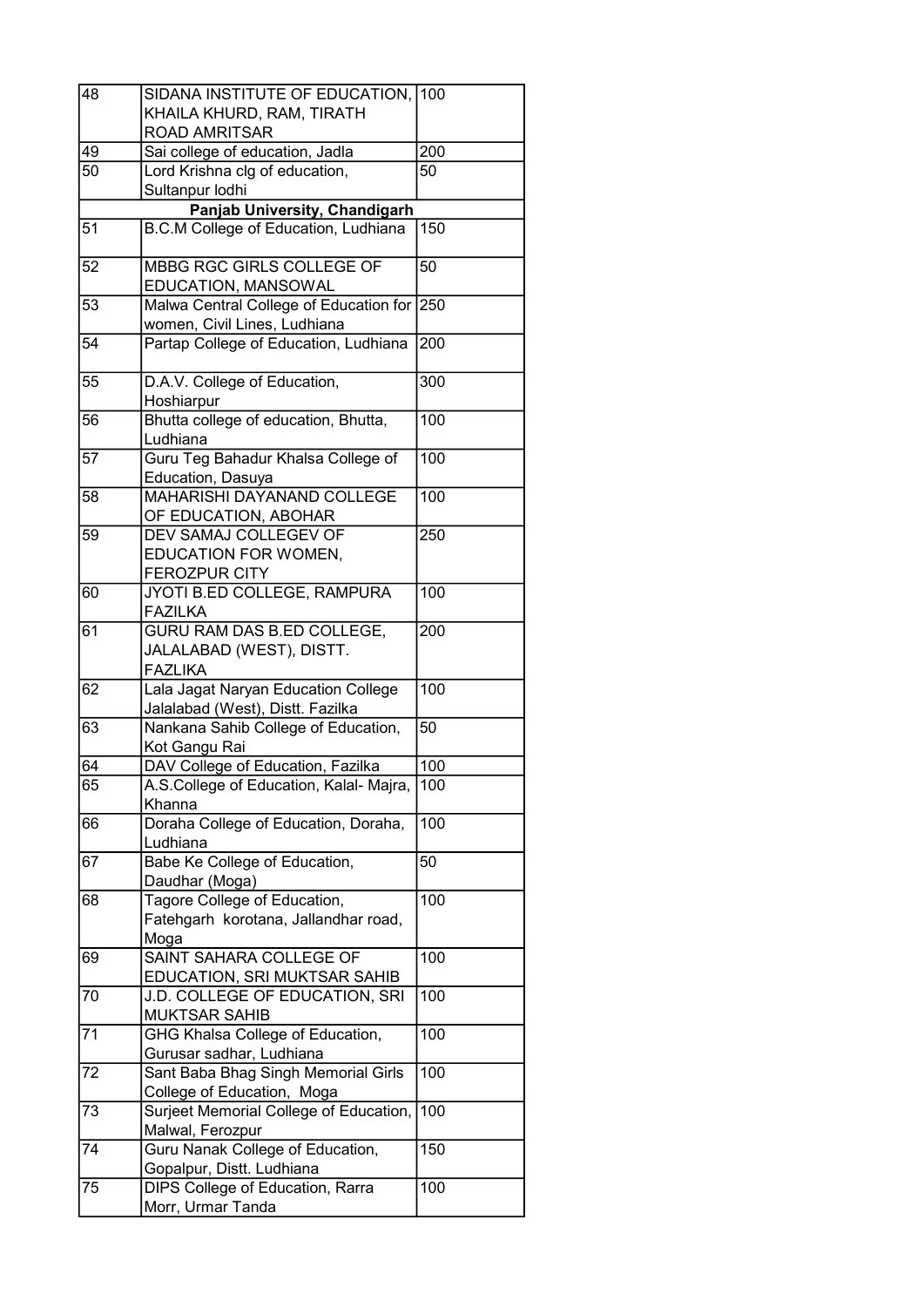| 76  | Satyam College of Education, Ghalla-<br>Kalan, Moga              | 100 |
|-----|------------------------------------------------------------------|-----|
| 77  | Dasmesh Girls College of Education,                              | 100 |
|     | <b>Badal</b>                                                     |     |
| 78  | <b>GURU NANAK COLLEGE OF</b>                                     | 200 |
|     | EDUCATION, DALEWAL,                                              |     |
|     | <b>HOSHIARPUR</b>                                                |     |
| 79  | Sri Guru gobind Singh College of                                 | 200 |
|     | Education, Beghpur Kamlooh,                                      |     |
|     | Hoshiarpur                                                       |     |
| 80  | RAYAT BAHRA COLLEGE OF                                           | 50  |
|     | EDUCATION, BOHAN, HOSHIARPUR                                     |     |
|     |                                                                  |     |
| 81  | Moga College of Education for Girls,                             | 100 |
|     | Ghall Kalan, Moga                                                |     |
| 82  | <b>GHG Harparkash College of Education</b>                       | 100 |
|     | for Women sidhwan Khurd, Ludhiana                                |     |
|     |                                                                  |     |
| 83  | Guru Gobind Singh College of                                     | 150 |
| 84  | Education, Gidderbaha<br>Khalsa College of Education, Muktsar    | 50  |
|     |                                                                  |     |
| 85  | Babe Ke College of education, V.p.o.                             | 200 |
|     | Mudki, Ferozpur Punjab                                           |     |
| 86  | Shukdeva Krishna College of                                      | 100 |
|     | Education for Girls, Ghall Kalan, Moga                           |     |
|     |                                                                  |     |
| 87  | Sant Darbara Singh College of                                    | 100 |
|     | education, For Women, Lopon, Moga                                |     |
|     |                                                                  |     |
| 88  | D.m College of education, Moga                                   | 100 |
| 89  | Guru Hargobind college of Education                              | 100 |
|     | Gondwal, Raikot                                                  |     |
| 90  | G.M.T COLLEGE OF EDUCATION,                                      | 100 |
| 91  | Ludhiana                                                         | 50  |
|     | Shri Guru Ram Das College of                                     |     |
| 92  | Education, Halwara, Ludhiana<br>Nightingle College Of Education, | 100 |
|     | Narangwal Kalan, Ludhiana                                        |     |
| 93  | MUKTISAR INSTITUTE OF HIGHER                                     | 100 |
|     | EDUCATION, SRI MUKTAR SAHIB                                      |     |
| 94  | D.D. Jain College of Education                                   | 100 |
|     | Ludhiana                                                         |     |
| 95  | SANT BABA HARI SINGH MEMORIAL                                    | 100 |
|     | KHALSA COLLEGE OF EDUCATION                                      |     |
|     | <b>MAHILPUR HOSHIARPUR</b>                                       |     |
|     |                                                                  |     |
| 96  | RAYAT COLLEGE OF EDUCATION,                                      | 100 |
|     | <b>RAILMAJRA</b>                                                 |     |
| 97  | Lala Lajpat Rai Memorial College of                              | 100 |
|     | Education, Dhudike Moga                                          |     |
| 98  | B.K.M. COLLEGE OF EDUCATION,                                     | 100 |
|     | BALACHAUR (S.B.S NAGAR)                                          |     |
| 99  | Sadbhavna College of Education for                               | 200 |
|     | women, Raikot                                                    |     |
| 100 | Baba Kundan Rural College of                                     | 50  |
| 101 | Education, Ludhiana<br>DAV College of Education, Abohar          | 250 |
|     |                                                                  |     |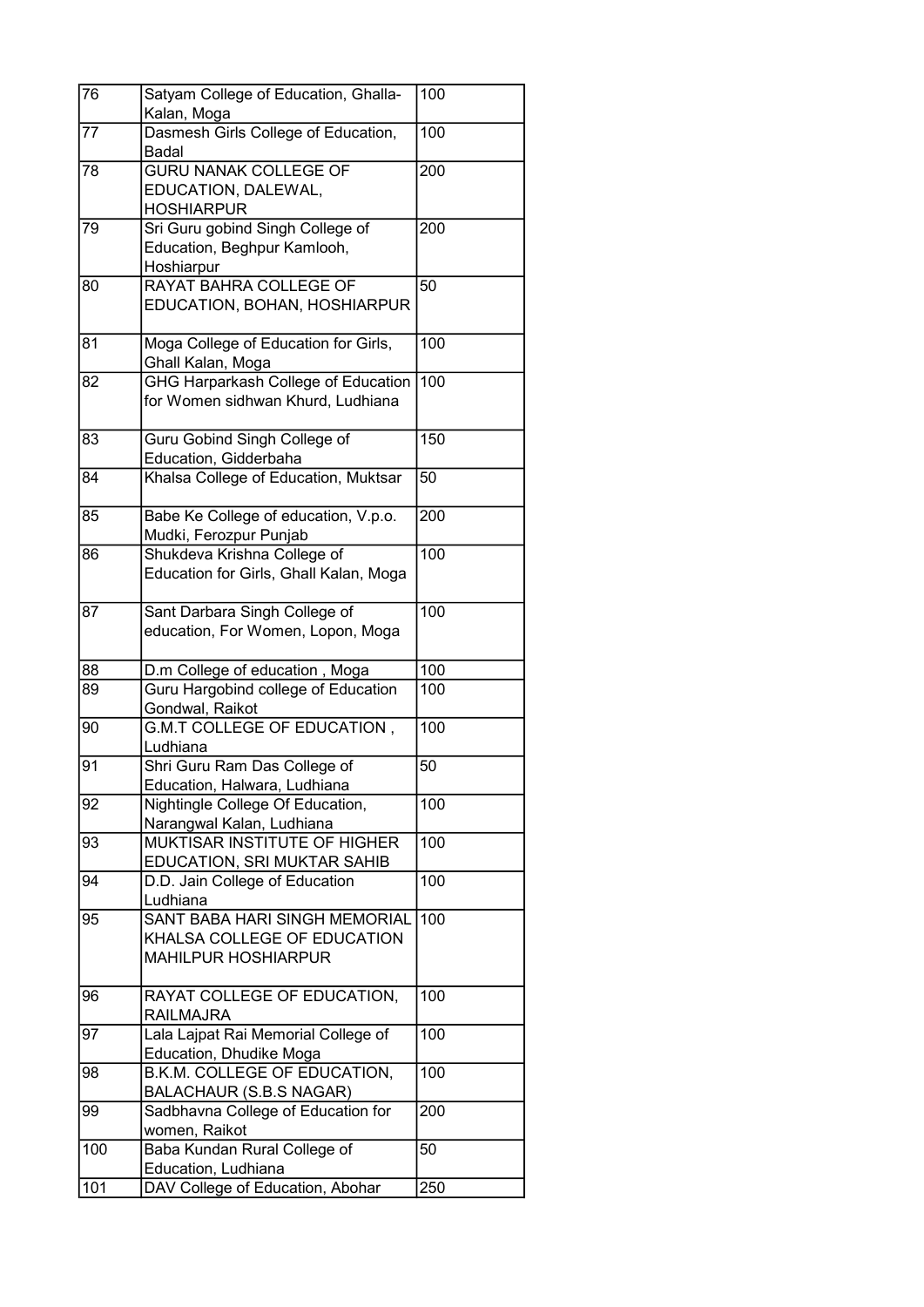| 102              | Sai college of education, Sardulpura,<br>Hoshiapur      | 100              |
|------------------|---------------------------------------------------------|------------------|
| 103              | Shree Satya Sai B.Ed College,                           | 100              |
|                  | Karaiwala (Gidderbaha)                                  |                  |
| 104              | Guru Gobind singh college of                            | 100              |
|                  | education, Malout                                       |                  |
| 105              | Bawa Nihal SinghB.Ed college of edu,                    | 150              |
|                  | Sri Muktsar Sahib                                       |                  |
| 106              | BMS institute of college of education,                  | 100              |
|                  | Bughipura, Moga                                         |                  |
| 107              | Guru Gobind Singh Khalsa College of                     | 50               |
|                  | <b>Education for Women Kamalpura</b>                    |                  |
|                  | Ludhiana                                                |                  |
| 108              | HKL college of education, Guru Har                      | 100              |
|                  | sahai                                                   |                  |
| 109              | Kenway college of education, Abohar                     | 200              |
|                  |                                                         |                  |
|                  | Punjabi University, Patiala                             |                  |
| 110              | Swami Vivekananda College of                            | 200              |
|                  | <b>Education Balran Road Moonak</b>                     |                  |
| 111              | Department of Education, Punjabi                        | 50               |
|                  | University Regional Centre, Bathinda                    |                  |
| 112              | Shivalik Institue of Education &                        | 50               |
|                  | Research, Phase-6, Mohali                               |                  |
| 113              | International Divine College of                         | 50               |
|                  | Education, Ratwara Sahib, Mohali                        |                  |
| 114              | pine Grove College of Education, Bassi 200              |                  |
|                  | Pathana                                                 |                  |
| 115              | Lord Mahavira College of Education,                     | 100              |
|                  | Hamirgrah (Moonak) Distt. Sangrur                       |                  |
| 116              | <b>BHAI GURDAS INSTITUTE OF</b>                         | 100              |
|                  | EDUCATION, SANGRUR                                      |                  |
| $\overline{117}$ | S.D COLLEGE OF EDUCATION,                               | 100              |
|                  | <b>BARNALA</b>                                          |                  |
| 118              | Rattan Professional Education College,                  | 200              |
|                  | Sector-78 Sohana, Mohali                                |                  |
| $\overline{119}$ | ASIAN COLLEGE OF EDUCATION,                             | 100              |
|                  | <b>PATIALA</b>                                          |                  |
| 120              | <b>MEERA COLLEGE OF EDUCATION</b>                       | 50               |
|                  | SARDULEWALA (MANSA)                                     |                  |
| 121              | Saint Kabir College of Education, Kauli                 | $\overline{100}$ |
|                  |                                                         |                  |
| 122              | Akal College of Education Gursagar                      | 100              |
|                  | Mastuana Sahib Distt. Sangrur                           |                  |
| 123              | <b>Guru Nanak College of Education</b>                  | 100              |
|                  | Samaon, Bhikshi (Mansa)                                 |                  |
| 124              | <b>GURU TEG BAHADUR COLLEGE OF</b>                      | 200              |
|                  | EDUCATION, LEHAL KHURD,                                 |                  |
| 125              | <b>LEHRAGAGA</b><br>Guru Nanak College of Education for | 100              |
|                  | Women Lehal Khurd Lehragaga                             |                  |
| 126              | S.S.JAIN COLLEGE OF EDUCATION                           | 100              |
|                  | (FOR GIRLS), MANSA                                      |                  |
| 127              | <b>GLOBAL COLLEGE OF HIGHER</b>                         | 100              |
|                  | EDUCATION, MANSA                                        |                  |
| 128              | MATA MAISERKHANA COLLEGE OF                             | 100              |
|                  | <b>EDUCATION FOR GIRLS,</b>                             |                  |
|                  | <b>MAISERKHANA</b>                                      |                  |
|                  |                                                         |                  |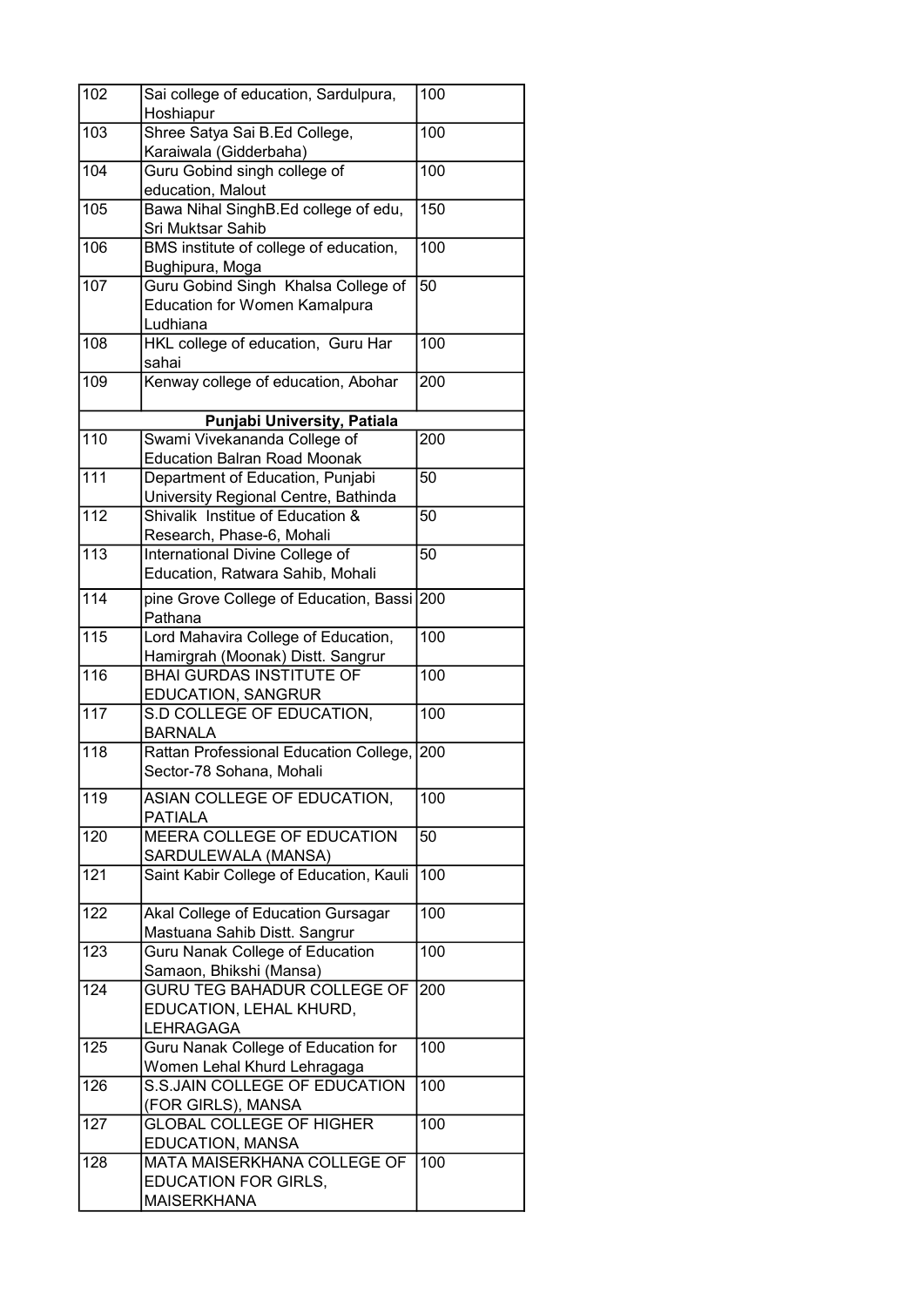| 129              | <b>JASDEV SINGH SANDHU COLLEGE</b>     | 200              |
|------------------|----------------------------------------|------------------|
|                  | OF EDUCATION, KAULI PATIALA            |                  |
|                  |                                        |                  |
| 130              | Malwa College of Education Deon,       | 100              |
|                  | <b>Bathinda</b>                        |                  |
| 131              | <b>LINCOLN COLLEGE OF</b>              | 100              |
|                  | <b>EDUCATION, SIRHIND</b>              |                  |
| 132              | Sai Ram College of Education,          | 100              |
|                  | Samana Patiala                         |                  |
| 133              | Kay Jay College of Education,          | 100              |
|                  | Rasulpur, Patiala                      |                  |
| 134              | Hans Raj Memorial College of           | 100              |
|                  | Education, Bajakhana, Faridkot         |                  |
| 135              | Aklia College of Education for Women,  | 100              |
|                  | Goniana mandi, Bathinda                |                  |
|                  |                                        |                  |
| 136              | S.S.D. Girls college of                | 100              |
|                  | Education, Bathinda                    |                  |
| $\overline{137}$ | MEHAR CHAND COLLEGE OF                 | 200              |
|                  | EDUCATION, Bhnopli, ropar              |                  |
| 138              | SMD Girls College of Education, Kot    | 100              |
|                  | Sukhia (Faridkot)                      |                  |
| 139              | <b>CHANDIGARH COLLEGE OF</b>           | 100              |
|                  | EDUCATION, LANDRAN                     |                  |
| 140              | S. Milkha Singh Educational Institute, | 200              |
|                  | Bareta (Mansa)                         |                  |
| $\overline{141}$ | Malwa College of Trainings and         | $\overline{1}00$ |
|                  | <b>Education Malakpur Khaila Mansa</b> |                  |
| 142              | <b>MATA GURDEV KAUR MEMORIAL</b>       | 200              |
|                  | EDUCATIONAL INSTITUTE, BARETA          |                  |
|                  | (GIRLS)                                |                  |
| $\overline{143}$ | <b>SHRI GURU TEG BAHADUR</b>           | 100              |
|                  | COLLEGE OF EDUCATION, SEHKE            |                  |
|                  |                                        |                  |
| 144              | MODERN COLLEGE OF EDUCATION            | 50               |
|                  | (FOR GIRLS), BHIKHI MANSA              |                  |
|                  |                                        |                  |
| 145              | PATIALA COLLEGE OF EDUCATION,          | 50               |
|                  | HARDASPUR, PATIALA                     |                  |
|                  |                                        |                  |
| 146              | Baba Farid College of Education        | 100              |
| 147              | Mai Bhago College of Education, Ralla  | 100              |
|                  | Mansa                                  |                  |
| 148              | MODERN COLLEGE OF EDUCATION            | 100              |
|                  | (FOR GIRLS) SHERGARH CHEEMA            |                  |
|                  |                                        |                  |
| 149              | Modern College of Education, Bir Kalan | 100              |
|                  | Sangrur                                |                  |
| 150              | Modern College of Education, Ranwan    | 50               |
|                  | Malerkotla                             |                  |
| 151              | Desh Bhagat College of Education,      | 100              |
|                  | <b>Bardwal Dhuri</b>                   |                  |
| 152              | Punjab College of Education, Village   | 100              |
|                  | Sarkpra, P.o. Chunni Kalan, Distt.     |                  |
|                  | Fatehgarh                              |                  |
| 153              | Baba Banda Bahadur College of          | 100              |
|                  | Education, Faridkot                    |                  |
| 154              | AKAL SAHAYE COLLEGE OF                 | 100              |
|                  | EDUCATION, KOTAKPURA                   |                  |
|                  |                                        |                  |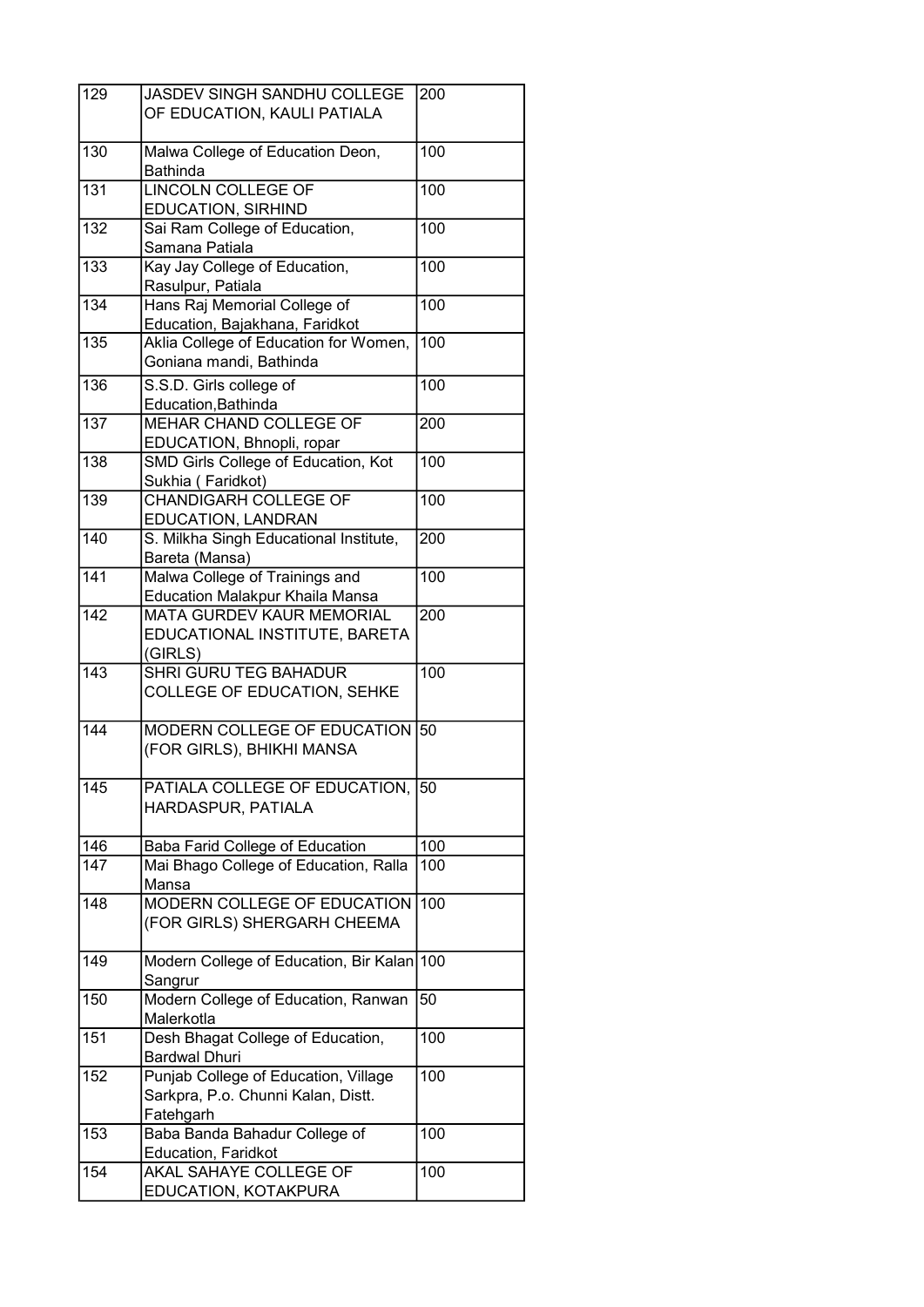| 155 | Master Mind College of education,<br>Gehri Butter, Bathinda       | 100              |
|-----|-------------------------------------------------------------------|------------------|
| 156 | Divya Shiskha Gurukul College of                                  | 100              |
|     | Education, gholu majra, mohali                                    |                  |
| 157 | <b>VIDYA SAGAR COLLEGE OF</b>                                     | 50               |
|     | <b>EDUCATION FOR GIRLS DHURI</b>                                  |                  |
|     | <b>SANGRUR</b>                                                    |                  |
| 158 | SHIVALIK HILLS COLLEGE OF                                         | 100              |
|     | EDUCATION, VILLAGE PATTI                                          |                  |
|     | <b>NANGAL</b>                                                     |                  |
| 159 | Doaba College of Education, Ghatour,                              | 100              |
|     | Mohali                                                            |                  |
| 160 | MOTHER INDIA COLLEGE OF                                           | 100              |
|     | EDUCATION, PATRAN                                                 |                  |
| 161 | Arihant College of Education, BAreta,                             | 100              |
|     | Mansa                                                             |                  |
| 162 | Fateh College of B.ED for Women                                   | 100              |
|     | Rampura Bathinda                                                  |                  |
| 163 | <b>Bhagwati College of Education for</b><br>Girls, Bhikhi         | 100              |
| 164 | Shaheed Udham Singh College of                                    | 200              |
|     | education                                                         |                  |
| 165 | Govt College of Education Patiala                                 | 150              |
| 166 | Sacred Heart Int. College of Education,                           | 200              |
|     | <b>Barnala</b>                                                    |                  |
| 167 | Mata Sundri Girls College of Education                            | 100              |
|     | Dhade, Bathinda                                                   |                  |
| 168 | M and m College of Education, Nagri                               | 100              |
| 169 | Malwa College of Education Kotkapura                              | 100              |
| 170 | Sai College ef Education,                                         | 100              |
|     | Changaliwala, Sangrur                                             |                  |
| 171 | Public College of Education, Samana                               | 50               |
| 172 | Malwa College of education,                                       | $\overline{1}00$ |
|     | Sardulewala Mansa                                                 |                  |
| 173 | Punjab College of education, Raipur                               | 200              |
|     | Bahadurgarh Patiala                                               |                  |
| 174 | SMT. JAWALA DEVI COLLEGE OF                                       | 100              |
|     | EDUCATION, FATEHGARH SAHIB                                        |                  |
|     | <b>PUNJAB</b>                                                     |                  |
| 175 | <b>Guru Nanak Dev College of Education</b>                        | 100              |
| 176 | Majatri Mohalli                                                   |                  |
|     | <b>GURU TEG BAHADUR COLLEGE OF</b><br>EDUCATION, DALELWALA, MANSA | 100              |
|     |                                                                   |                  |
| 177 | BABA MONI JI MAHARAJ COLLEGE                                      | 100              |
|     | OF EDUCATION, LEHRA                                               |                  |
|     | MOHABBAT, BATHINDA                                                |                  |
| 178 | Mata Sito Devi College of Education,                              | 100              |
|     | Kot Dharmu, Distt. Mansa                                          |                  |
| 179 | Desh Bhagat Pandit Chetan Dev Govt.                               | 100              |
|     | College Of Education, Faridkot                                    |                  |
| 180 | Govt College of Education, Malerkotla                             | 50               |
| 181 | Shivam College of Education, Khokhar                              | 200              |
|     | Kalan                                                             |                  |